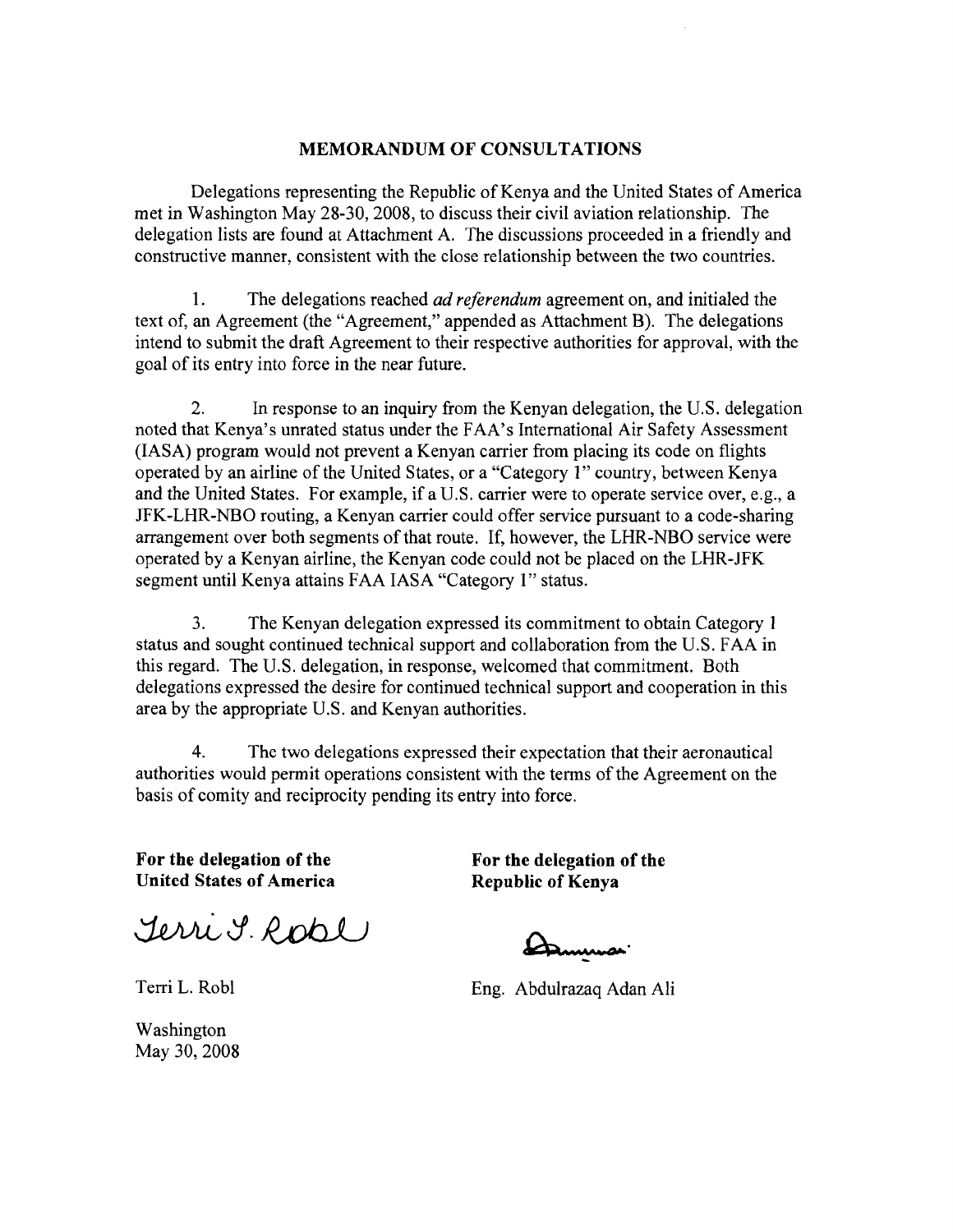#### Attachment A

## U.S.-Kenya Aviation Negotiations May 28-29,2008 Washington, DC

#### **U.S. Delegation**

Terri Robl, Head of Delegation Director, Office of Aviation Negotiations Bureau of Economic, Energy, and Business Affairs U.S. Department of State

Y. Viki Limaye-Davis International Transportation/Commercial Officer, Office of Aviation Negotiations Bureau of Economic, Energy, and Business Affairs U.S. Department of State

Rachel Meyers Kenya Desk Officer Bureau of African Affairs U.S. Department of State

Kathleen Milton Office of the Legal Adviser U.S. Department of State

Daniel Hutchens Observer U.S. Department of State

Keith Glatz Aviation Negotiator, Office of International Aviation U.S. Department of Transportation

Kip Tourtellot Office of International Law U.S. Department of Transportation

Angela Cupas Observer U.S. Department of Transportation

Eugene Alford International Trade Specialist U.S. Department of Commerce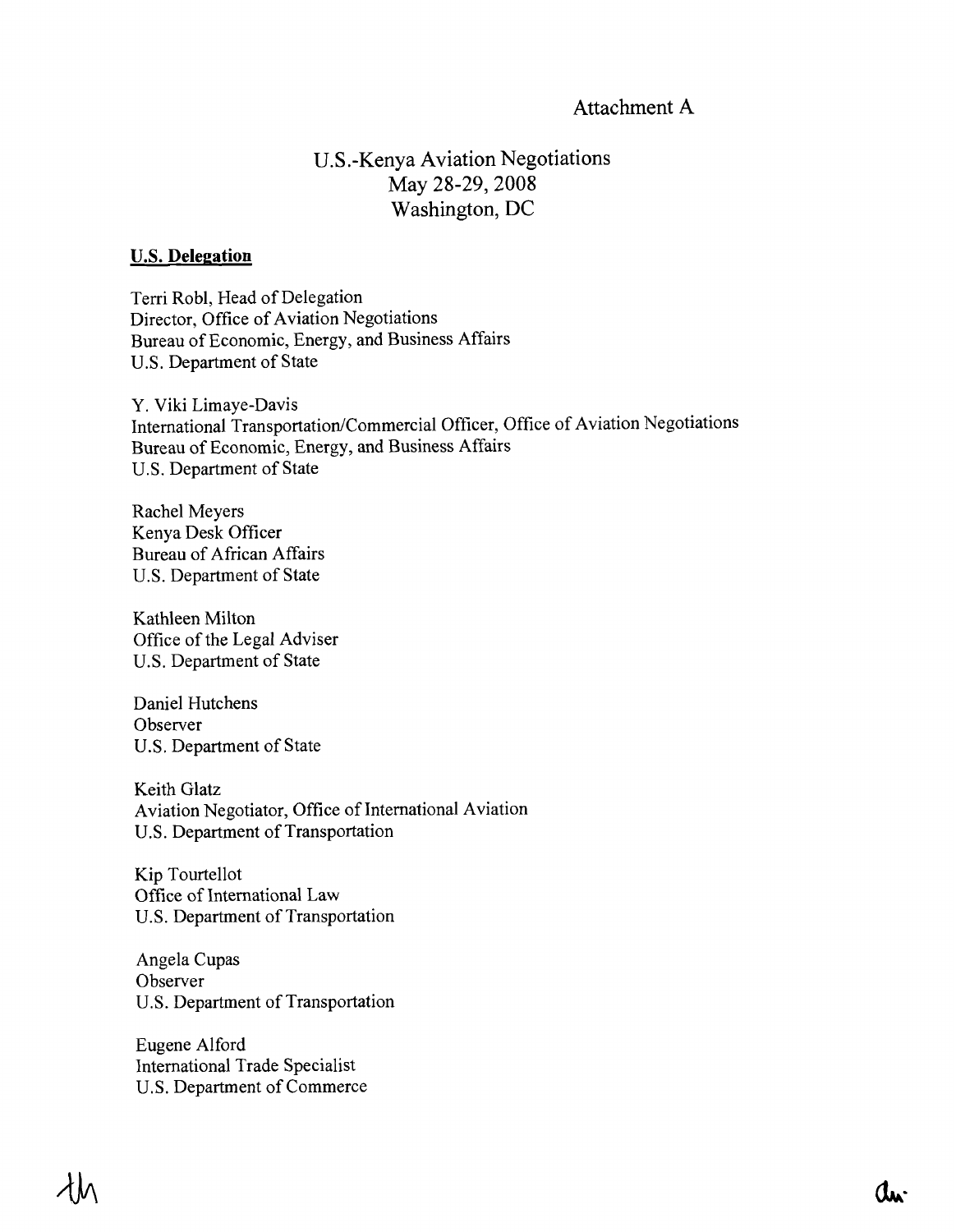Becky Erkul East Africa Desk Officer U.S. Department of Commerce

 $\alpha$  -  $\alpha$  -  $\alpha$  -  $\alpha$ 

#### **U.S. Industry Observers**

Cecilia Bethke Air Transport Association

Sametta Barnett Delta Air Lines

Jeff Morgan Northwest Airlines

James Davis FedEx

Oracio Marquez United Airlines

Diane Peterson Airports Council International -North America

Bradley Rubinstein Port Authority of New York and New Jersey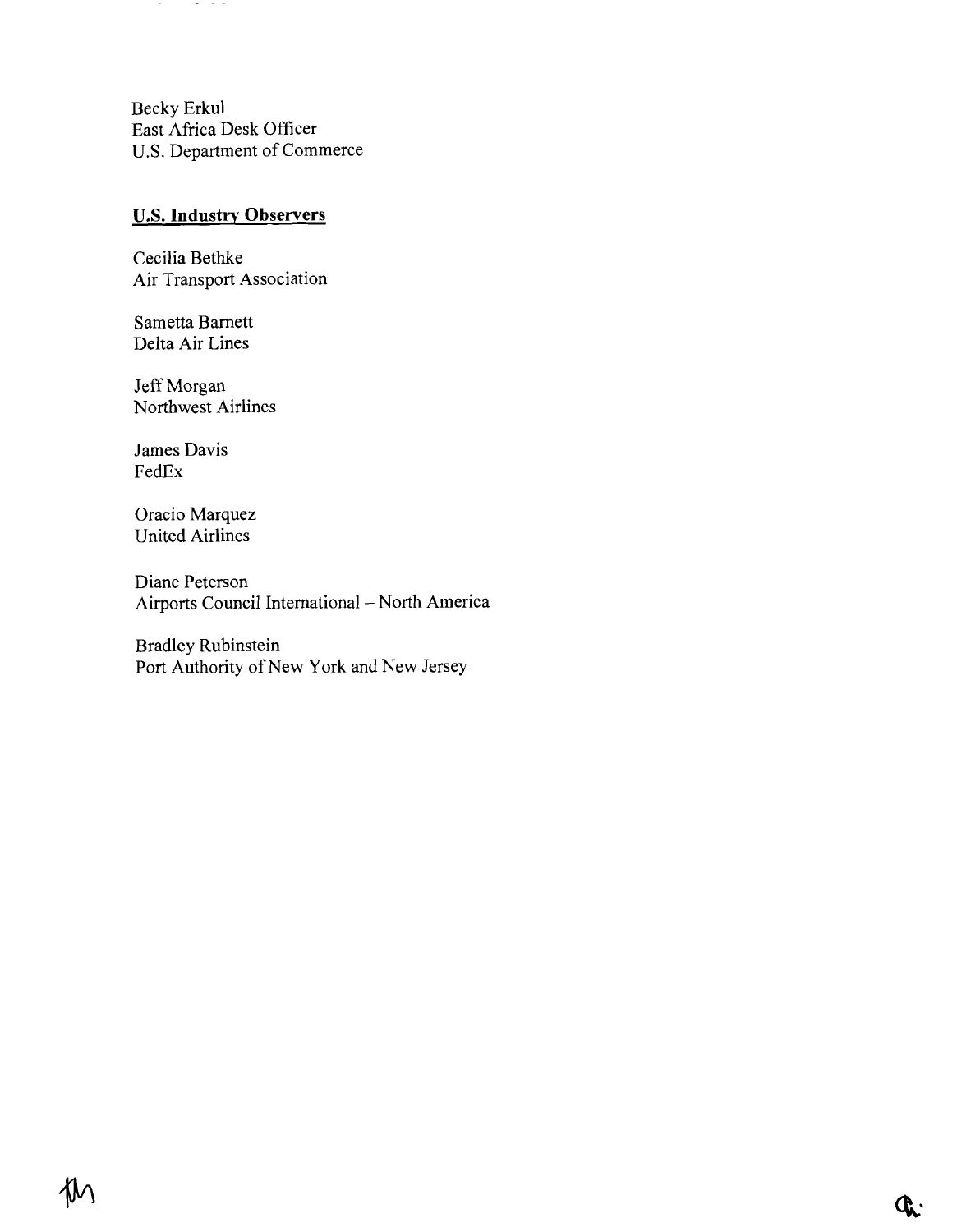#### **Kenva Delepation**

 $\sim 10^{-1}$  ,  $\sim 10^{-1}$  $\sim$   $\sim$ 

 $\sim$   $\sim$   $\sim$ 

Eng. Abdulrazaq Adan Ali, Head of Delegation Permanent Secretary Ministry of Transport

Galma Boru Deputy Chief of Mission Embassy of Kenya

Chris A. Kuto Director General Kenya Civil Aviation Authority

Nicholas 0.Bodo Director, Air Transport Ministry of Transport

Beatrice Karago Principal State Counsel Ministry of Foreign Affairs

Njeri Mwangi Wachira Senior Principal State Counsel State Law Office

John Joseph Titoo Olugwaru Corporation Secretary Kenya Airports Authority

Anthony G. Mwangi Manager Government and Industry Affairs Kenya Airways (KQ)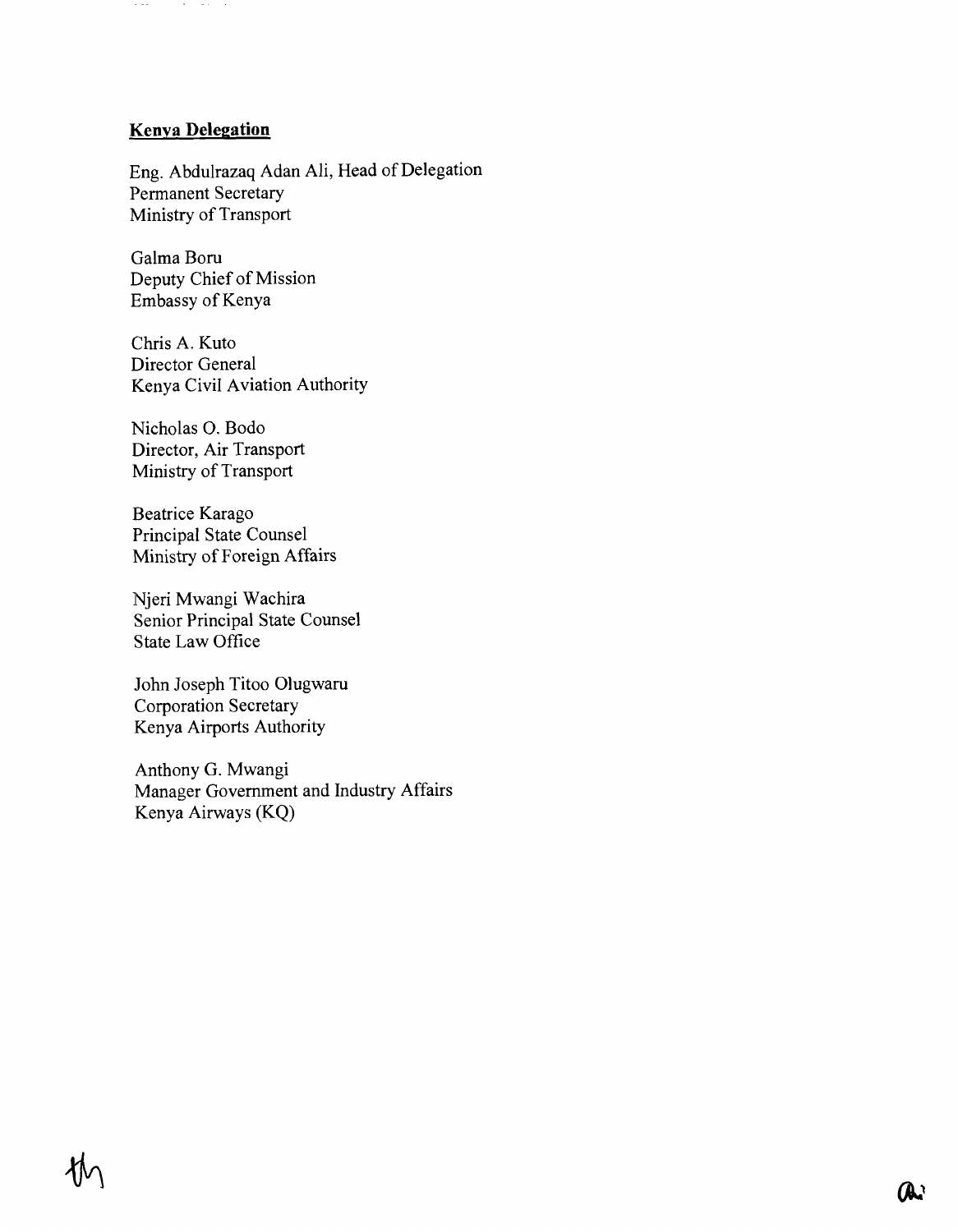Attachment B

# **AIR TRANSPORT AGREEMENT**

## **BETWEEN**

# **THE GOVERNMENT OF**

## **THE UNITED STATES OF AMERICA**

### **AND**

# **THE GOVERNMENT OF THE REPUBLIC OF KENYA**

The Government of the United States of America and the Government of the Republic of Kenya (hereinafter, "the Parties");

Desiring to promote an international aviation system based on competition among airlines in the marketplace with minimum government interference and regulation;

Desiring to make it possible for airlines to offer the traveling and shipping public a variety of service options, and wishing to encourage individual airlines to develop and implement innovative and competitive prices;

Desiring to facilitate the expansion of international air transport opportunities;

Desiring to ensure the highest degree of safety and security in international air transport and reaffirming their grave concern about acts or threats against the security of aircraft, which jeopardize the safety of persons or property, adversely affect the operation of air transportation, and undermine public confidence in the safety of civil aviation; and

Being Parties to the Convention on International Civil Aviation, done at Chicago December 7, 1944;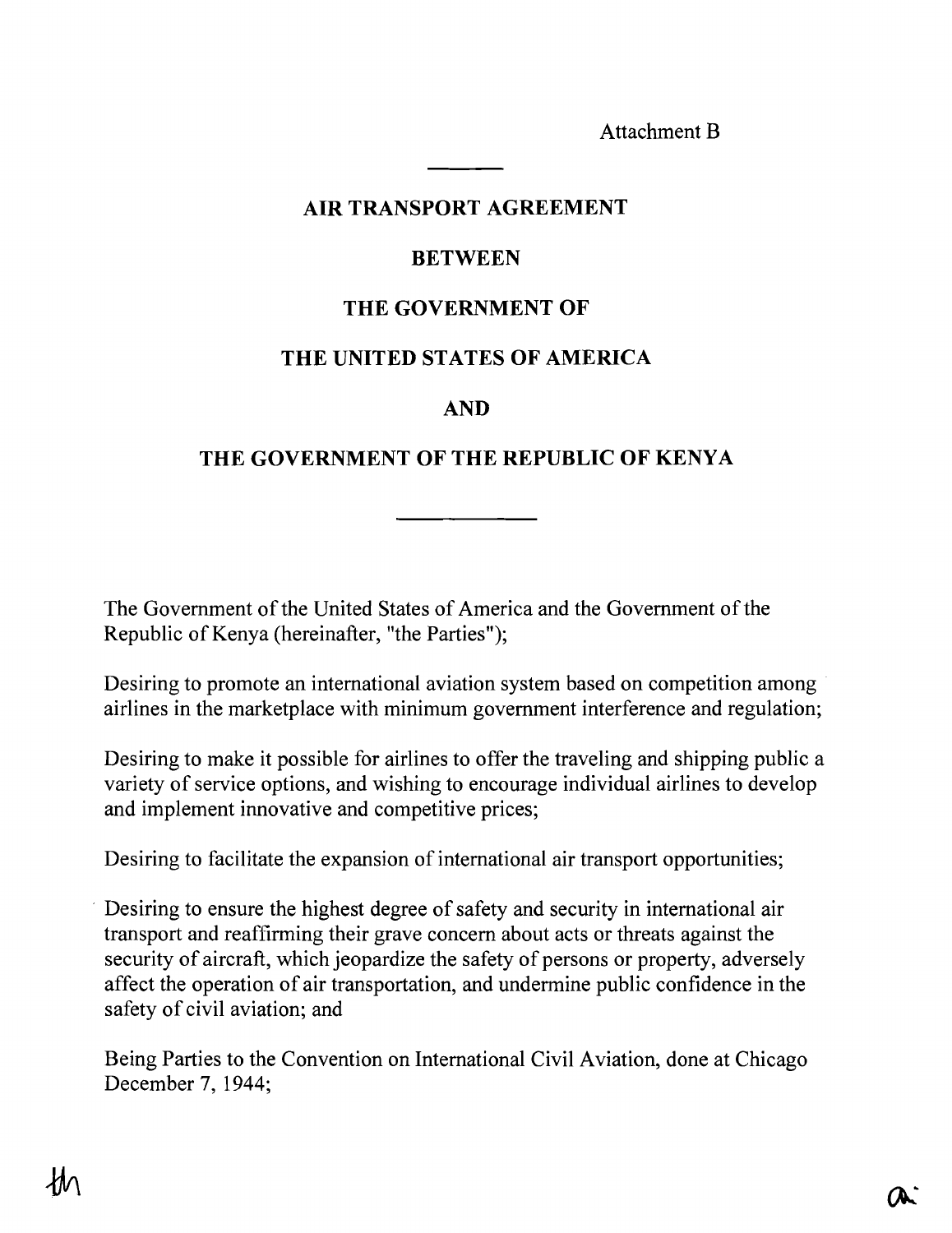$\overline{2}$ 

Have agreed as follows:

# **Article 1**

# **Definitions**

For the purposes of this Agreement, unless otherwise stated, the term:

1. "Aeronautical authorities" means, in the case of the United States, the Department of Transportation and, in the case of Kenya, the Ministry of Transport and the Kenya Civil Aviation Authority, and any person or agency authorized to perform functions exercised by the Department of Transportation, Ministry of Transport, or Kenya Civil Aviation Authority;

2. "Agreement" means this Agreement and any annexes and amendments thereto;

**3.** "Air transportation" means the public carriage by aircraft of passengers, baggage, cargo, and mail, separately or in combination, scheduled or charter, for remuneration or hire;

4. "Airline of a Party" means an airline that is licensed by and has its principal place of business in the territory of that Party;

*5.* "Convention" means the Convention on International Civil Aviation, done at Chicago December 7, 1944, and includes:

a. any amendment that has entered into force under Article 94(a) of the Convention and has been ratified by both Parties, and

b. any Annex or any amendment thereto adopted under Article 90 of the Convention, insofar as such Annex or amendment is at any given time effective for both Parties;

*6.* "Full cost" means the cost of providing service plus a reasonable charge for administrative overhead;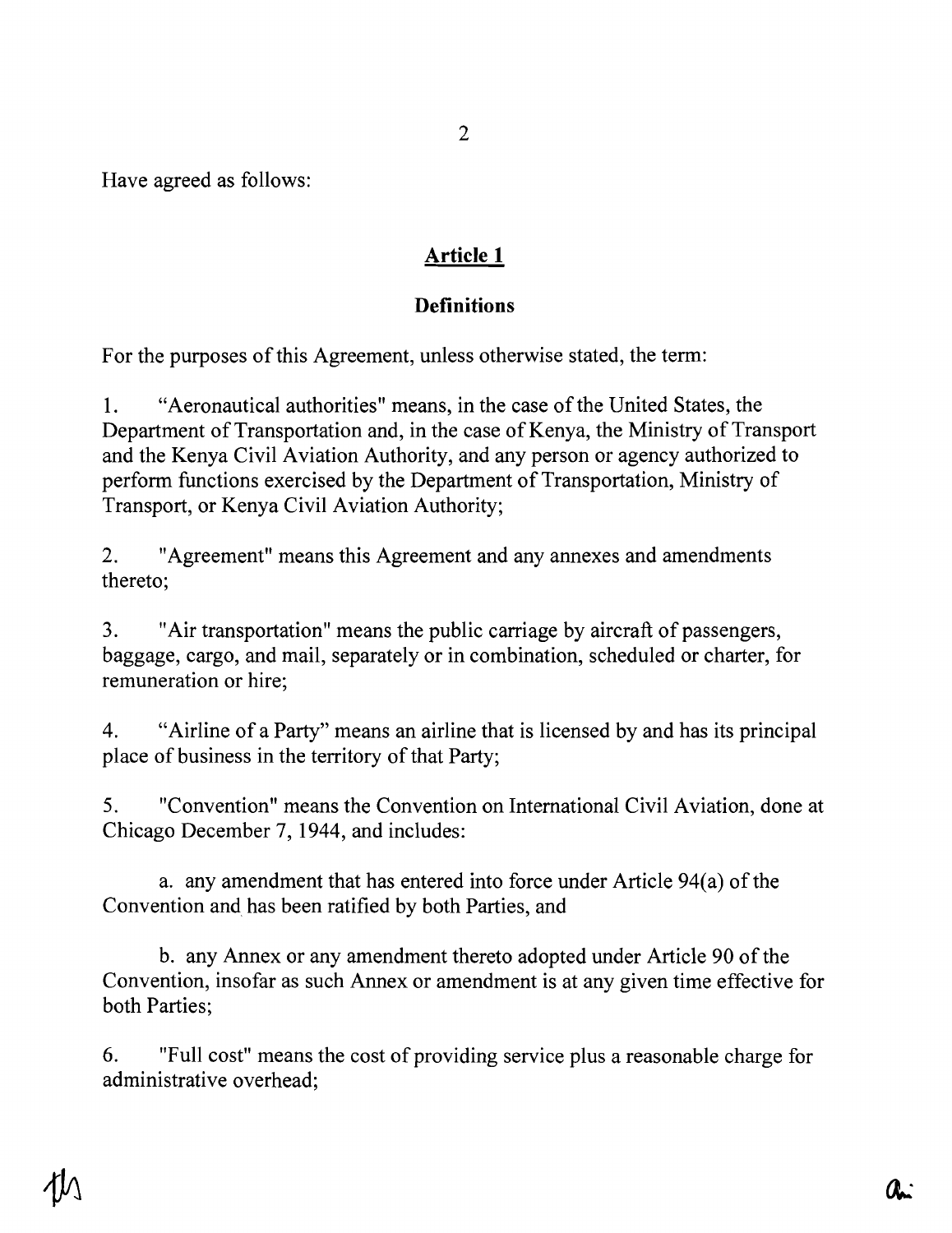7. "International air transportation" means air transportation that passes through the airspace over the territory of more than one State;

**8.** "Price" means any fare, rate, or charge for the carriage of passengers, baggage, or cargo (excluding mail) in air transportation, including surface transportation in connection with international air transportation, charged by airlines, including their agents, and the conditions governing the availability of such fare, rate, or charge;

9. "Stop for non-traffic purposes" means a landing for any purpose other than taking on or discharging passengers, baggage, cargo, or mail in air transportation;

10. "Territory" means the land areas, internal waters, and territorial sea under the sovereignty of a Party; and

11. "User charge" means a charge imposed on airlines for the provision of airport, airport environmental, air navigation, or aviation security facilities or services including related services and facilities.

# **Article 2**

# **Grant of Rights**

1. Each Party grants to the other Party the following rights for the conduct of international air transportation by the airlines of the other Party:

- (a) the right to fly across its territory without landing;
- (b) the right to make stops in its territory for non-traffic purposes;

(c) the right to perform international air transportation between points on the following routes:

> (i) for airlines of the United States, from points behind the United States via the United States and intermediate points to any point or points in Kenya and beyond;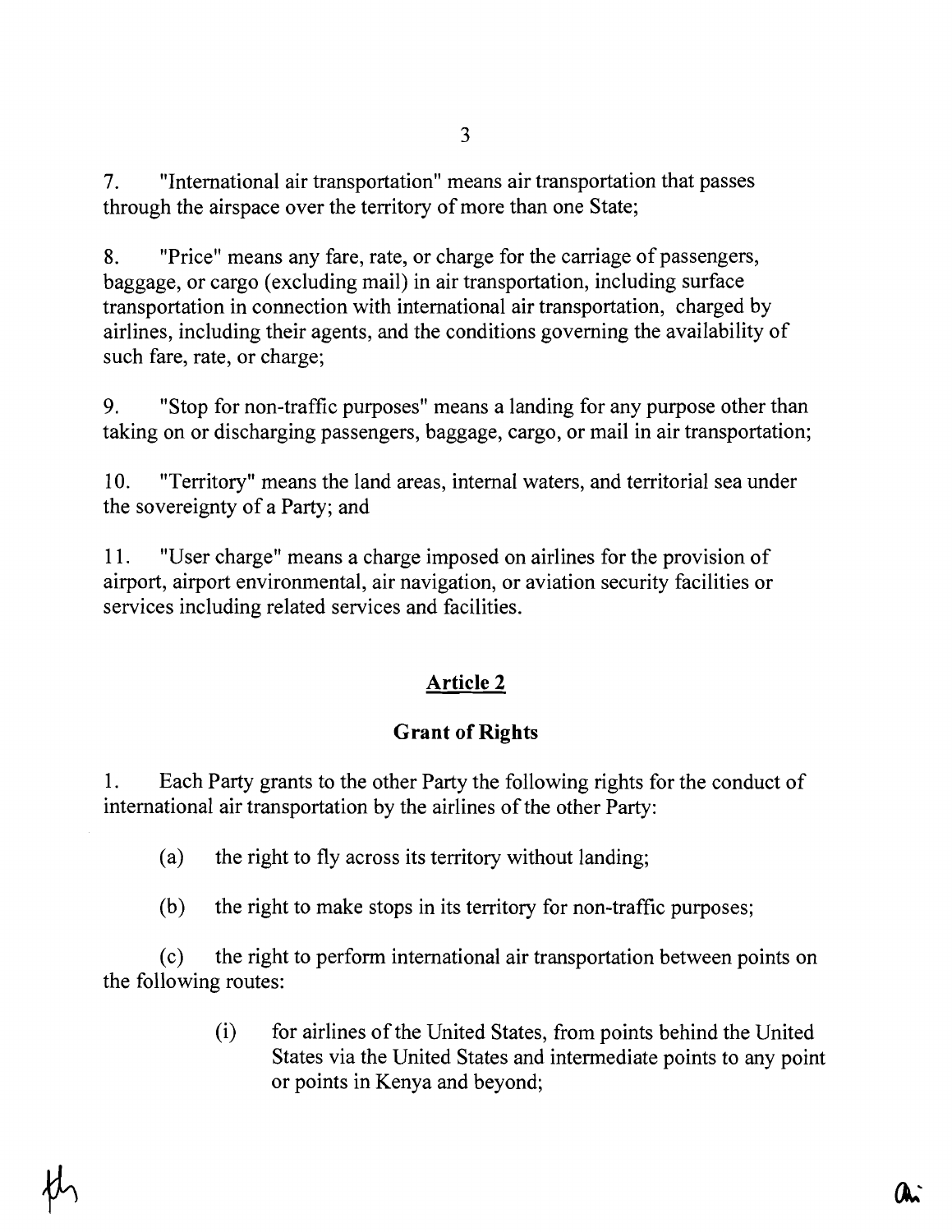$\overline{4}$ 

- (ii) for airlines of Kenya, from points behind Kenya via Kenya and intermediate points to any point or points in the United States and beyond; and
- (d) the rights otherwise specified in this Agreement.

2. Each airline of a Party may, on any or all flights and at its option:

- a. operate flights in either or both directions;
- b. combine different flight numbers within one aircraft operation;

c. serve behind, intermediate, and beyond points and points in the territories of the Parties in any combination and in any order;

d. omit stops at any point or points;

e. transfer traffic from any of its aircraft to any of its other aircraft at any point;

f. serve points behind any point in its territory with or without change of aircraft or flight number and hold out and advertise such services to the public as through services;

g. make stopovers at any points whether within or outside the territory of either Party;

h. carry transit traffic through the other Party's territory; and

i. combine traffic on the same aircraft regardless of where such traffic originates;

without directional or geographic limitation and without loss of any right to carry traffic otherwise permissible under this Agreement, provided that the transportation is part of a service that serves a point in the homeland of the airline.

**3.** On any segment or segments of the routes above, any airline of a Party may perform international air transportation without any limitation as to change, at any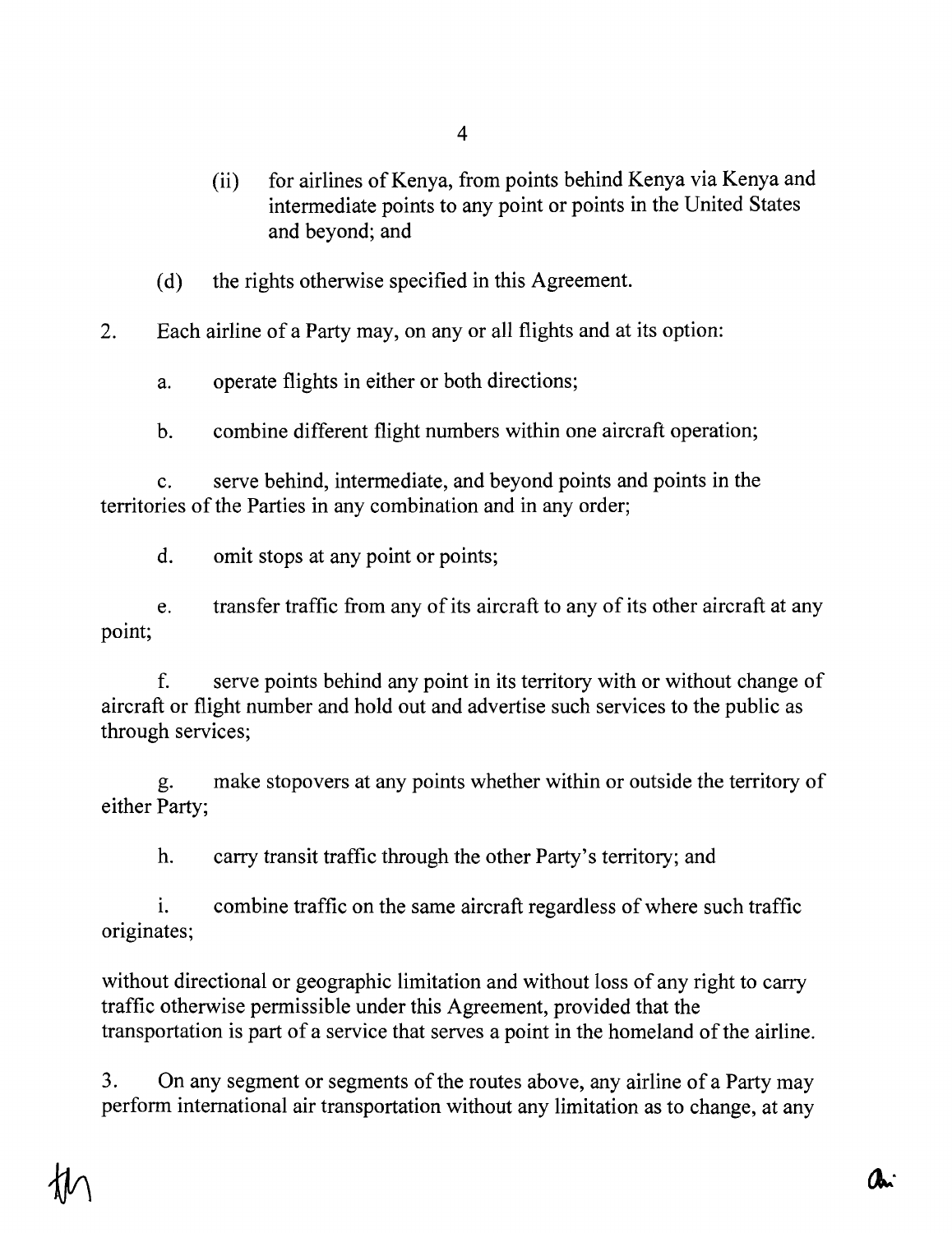point on the route, in type or number of aircraft operated, provided that, in the outbound direction, the transportation beyond such point is a continuation of the transportation from the homeland of the airline and, in the inbound direction, the transportation to the homeland of the airline is a continuation of the transportation from beyond such point.

4. Nothing in this Article shall be deemed to confer on the airline or airlines of one Party the rights to take on board, in the territory of the other Party, passengers, baggage, cargo, or mail carried for compensation and destined for another point in the territory of that other Party.

*5.* Neither Party shall impose charter-specific restrictions on the provision of international charter air transportation by airlines of either Party. Such charterspecific restrictions include, but are not limited to, those relating to the type of traffic, charter eligibility, the country in which the traffic originates, the nature of the traffic as one-way or round-trip, or the existence of other services. Nothing in this paragraph shall limit the rights of a Party to require airlines of both Parties to adhere to requirements relating to the protection of passenger funds and passenger cancellation and refund rights.

## **Article 3**

## **Authorization**

Each Party, on receipt of applications from an airline of the other Party, in the form and manner prescribed for operating authorizations and technical permissions, shall grant appropriate authorizations and permissions with minimum procedural delay, provided:

a. substantial ownership and effective control of that airline are vested in the other Party, nationals of that Party, or both;

b. the airline is qualified to meet the conditions prescribed under the laws and regulations normally applied to the operation of international air transportation by the Party considering the application or applications; and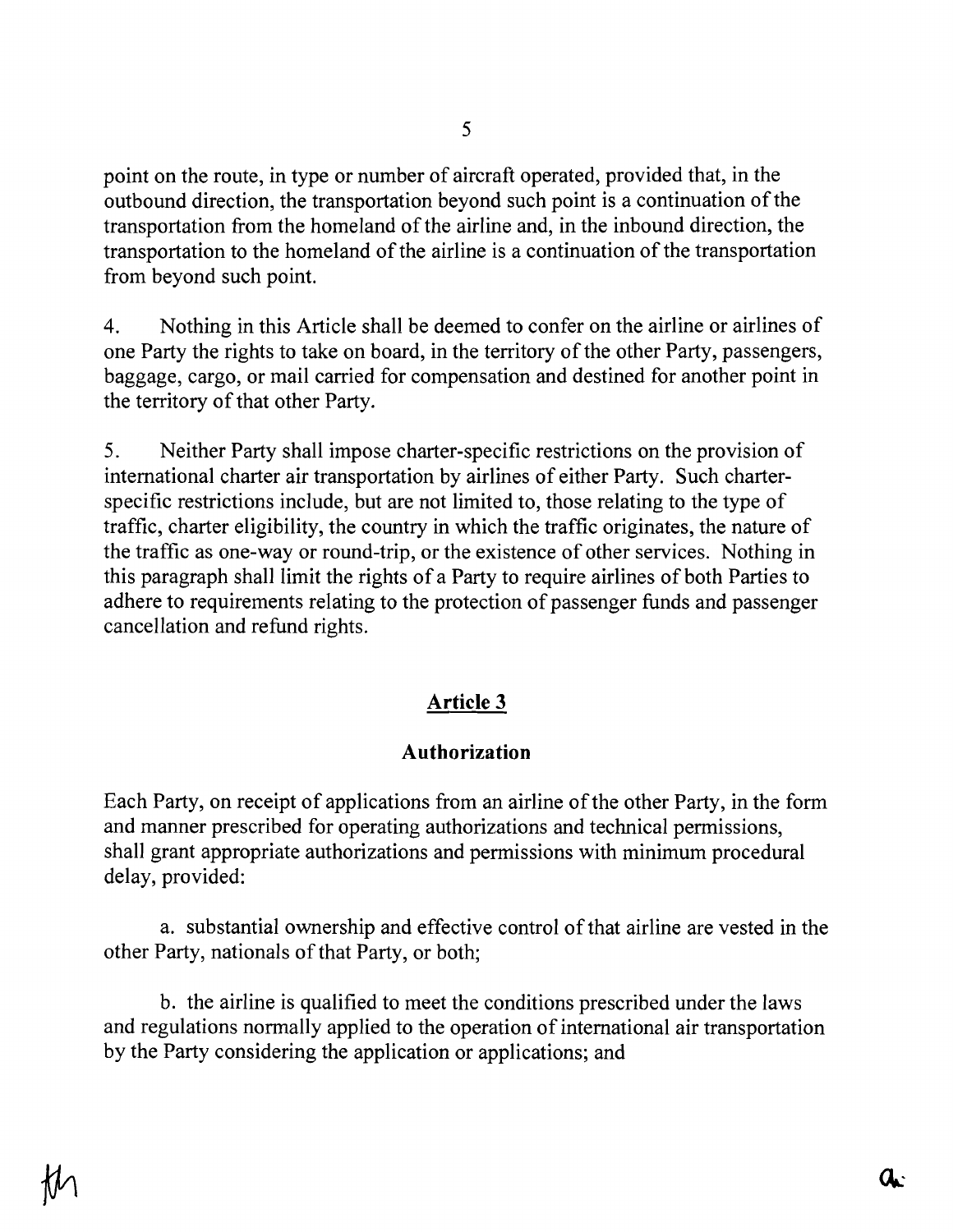6

c. the other Party is maintaining and administering the provisions set forth in Article 6 (Safety) and Article 7 (Aviation Security).

# **Article 4**

# **Revocation of Authorization**

1. Either Party may revoke, suspend, limit, or impose conditions on the operating authorizations or technical permissions of an airline where:

a. that airline is not an airline of the other Party under Article l(4);

b. substantial ownership and effective control of that airline are not vested in the other Party, the other Party's nationals, or both; or

c. that airline has failed to comply with the laws and regulations referred to in Article 5 (Application of Laws) of this Agreement.

2. Unless immediate action is essential to prevent further noncompliance with subparagraph 1c of this Article, the rights established by this Article shall be exercised only after consultation with the other Party.

**3.** This Article does not limit the rights of either Party to withhold, revoke, suspend, limit, or impose conditions on the operating authorization or technical permission of an airline or airlines of the other Party in accordance with the provisions of Article 6 (Safety) or Article 7 (Aviation Security).

# **Article 5**

# **Application of Laws**

1. The laws and regulations of a Party relating to the admission to or departure from its territory of aircraft engaged in international air navigation, or to the operation and navigation of such aircraft while within its territory, shall be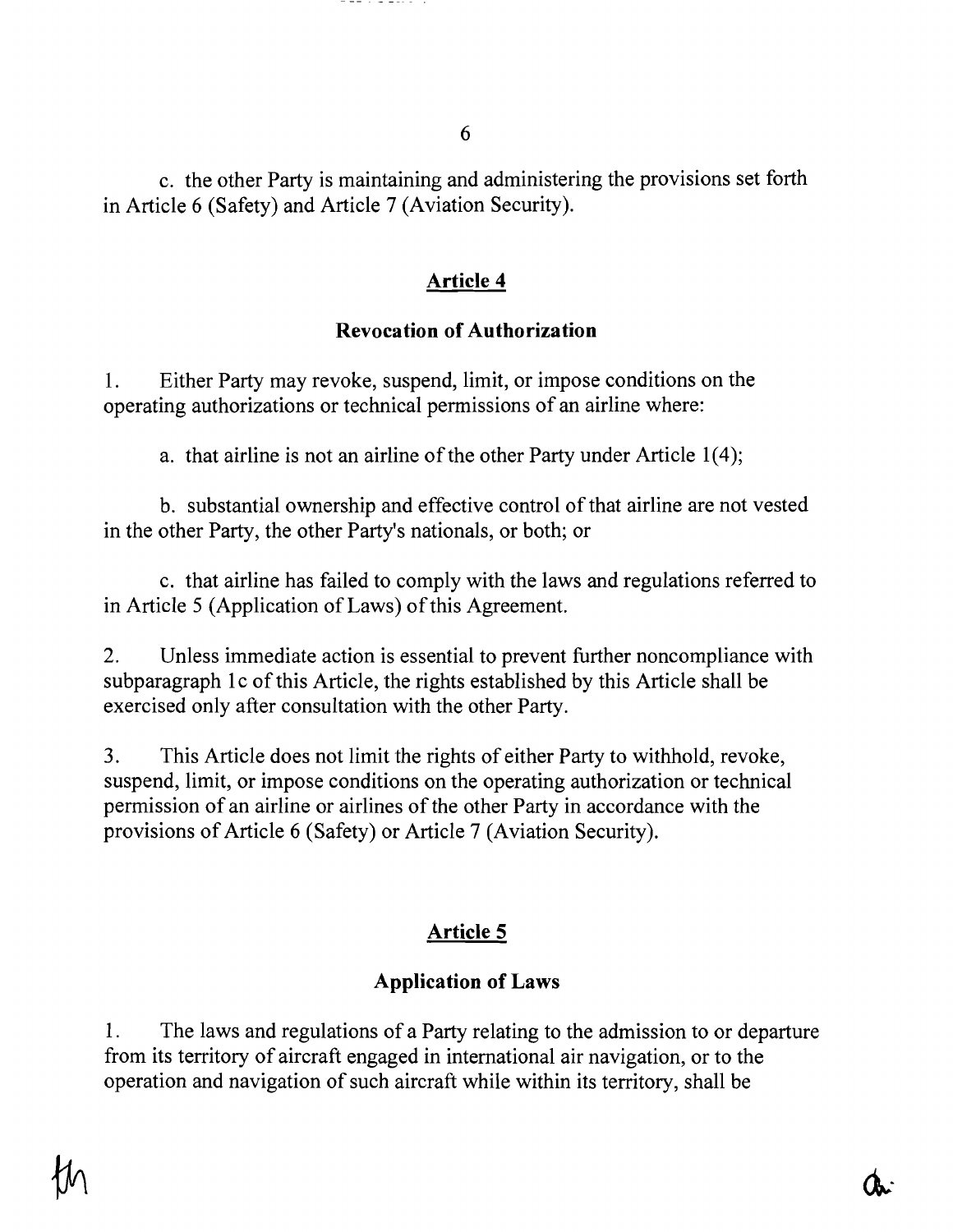complied with by such aircraft upon entering, when departing from, or while within the territory of that Party.

2. While entering, within, or leaving the territory of one Party, its laws and regulations relating to the admission to or departure from its territory of passengers, crew or cargo on aircraft (including regulations relating to entry, clearance, aviation security, immigration, passports, customs and quarantine or, in the case of mail, postal regulations) shall be complied with by, or on behalf of, such passengers, crew or cargo of that Party's airlines.

### Article 6

### **Safety**

1. Each Party shall recognize as valid, for the purpose of operating the air transportation provided for in this Agreement, certificates of airworthiness, certificates of competency, and licenses issued or validated by the other Party and still in force, provided that the requirements for such certificates or licenses at least equal the minimum standards that may be established pursuant to the Convention. Each Party may, however, refuse to recognize as valid for the purpose of flight above its own territory, certificates of competency and licenses granted to or validated for its own nationals by the other Party.

2. Either Party may request consultations concerning the safety standards maintained by the other Party relating to aeronautical facilities, aircrews, aircraft, and operation of airlines of that other Party. If, following such consultations, one Party finds that the other Party does not effectively maintain and administer safety standards and requirements in these areas that at least equal the minimum standards that may be established pursuant to the Convention, the other Party shall be notified of such findings and the steps considered necessary to conform with these minimum standards, and the other Party shall take appropriate corrective action. Each Party reserves the right to withhold, revoke, suspend, limit, or impose conditions on the operating authorization or technical permission of an airline or airlines of the other Party in the event the other Party does not take such appropriate corrective action within a reasonable time and to take immediate action, prior to consultations, as to such airline or airlines if the other Party is not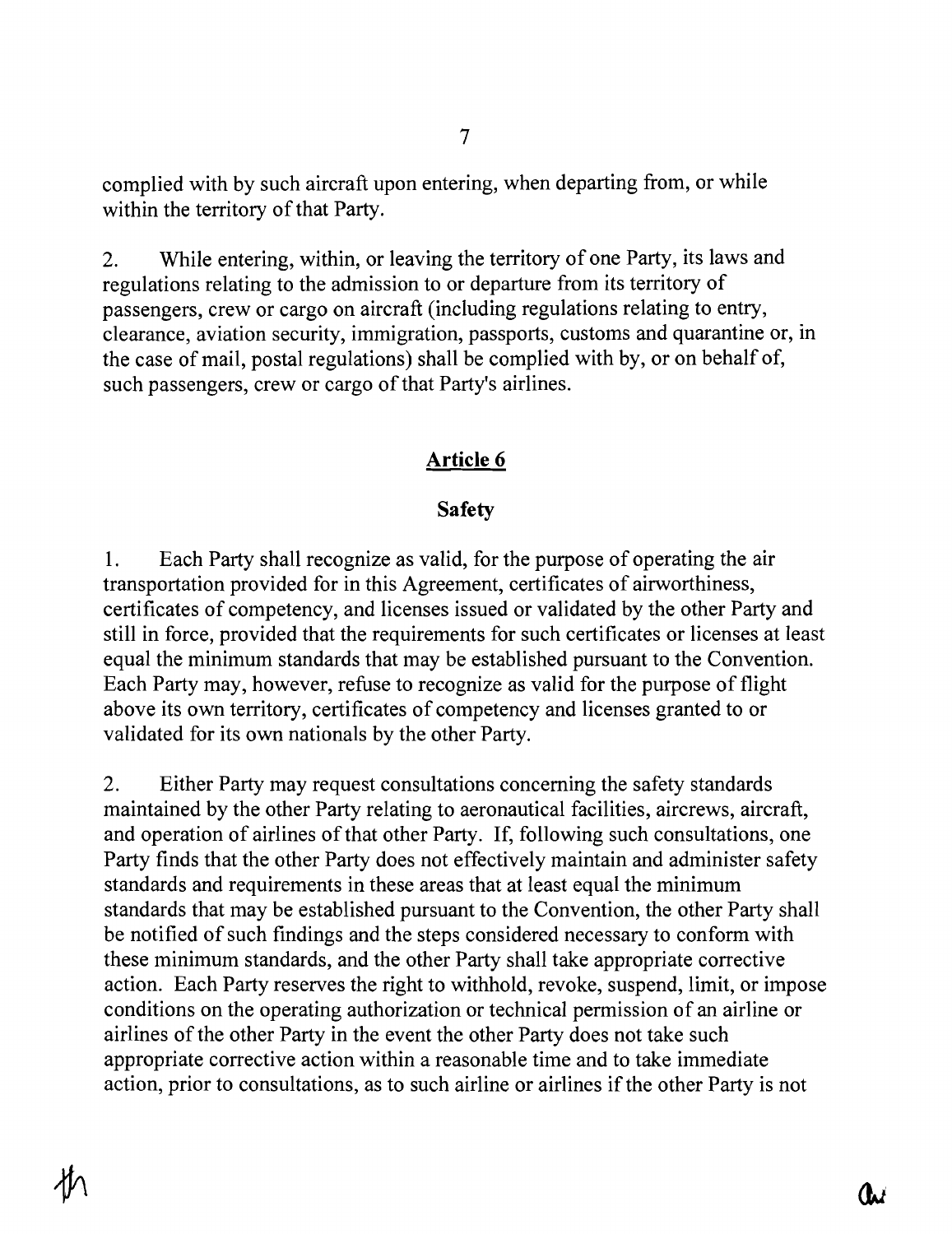maintaining and administering the aforementioned standards and immediate action is essential to prevent further noncompliance.

#### **Article 7**

### **Aviation Security**

1. The Parties affirm that their obligation to each other to protect the security of civil aviation against acts of unlawful interference forms an integral part of this Agreement. Without limiting the generality of their rights and obligations under international law, the Parties shall in particular act in conformity with the provisions of the Convention on Offenses and Certain Other Acts Committed on Board Aircraft, done at Tokyo September 14, 1963, the Convention for the Suppression of Unlawful Seizure of Aircraft, done at The Hague December 16, 1970, the Convention for the Suppression of Unlawful Acts against the Safety of Civil Aviation, done at Montreal September 23, 1971, and the Protocol for the Suppression of Unlawful Acts of Violence at Airports Serving International Civil Aviation, Supplementary to the Convention for the Suppression of Unlawful Acts against the Safety of Civil Aviation, done at Montreal February 24, 1988, as well as with any other convention relating to the security of civil aviation to the degree in force for both Parties.

2. The Parties shall provide upon request all necessary assistance to each other to prevent acts of unlawful seizure of civil aircraft and other unlawful acts against the safety of such aircraft, of their passengers and crew, and of airports and air navigation facilities, and to address any other threat to the security of civil air navigation.

3. The Parties shall, in their mutual relations, act in conformity with the aviation security standards and appropriate recommended practices established by the International Civil Aviation Organization and designated as Annexes to the Convention; they shall require that operators of aircraft of their registry, operators of aircraft that have their principal place of business or permanent residence in their territory, and the operators of airports in their territory act in conformity with such aviation security provisions.

 $\mathbf{a}$ .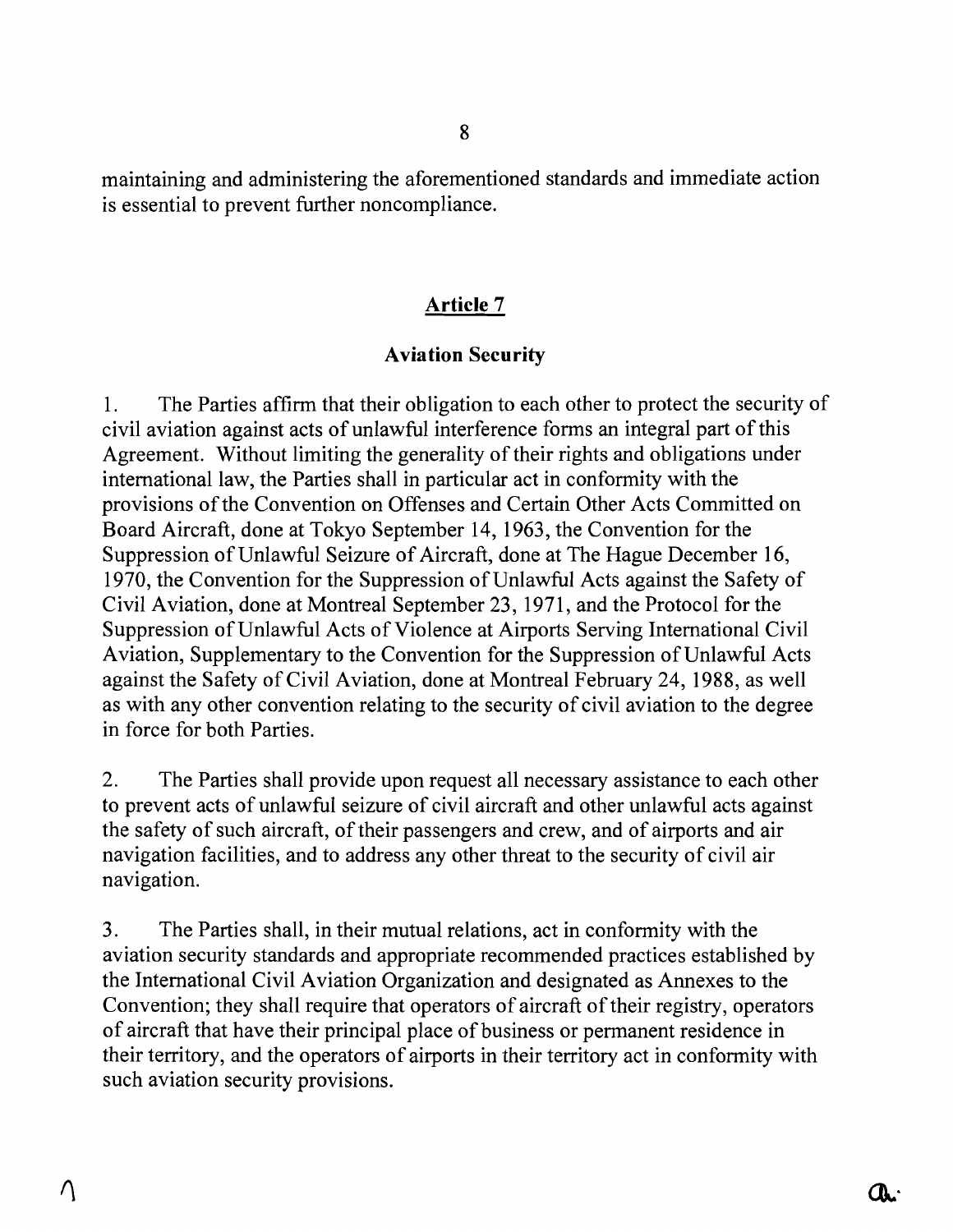4. Each Party agrees to observe the security provisions required by the other Party for entry into, for departure from, and while within the territory of that other Party and to take adequate measures to protect aircraft and to inspect passengers, crew, and their baggage and carry-on items, as well as cargo and aircraft stores, prior to and during boarding or loading. Each Party shall also give positive consideration to any request from the other Party for special security measures to meet a particular threat.

*5.* When an incident or threat of an incident of unlawful seizure of aircraft or other unlawful acts against the safety of passengers, crew, aircraft, airports or air navigation facilities occurs, the Parties shall assist each other by facilitating communications and other appropriate measures intended to terminate rapidly and safely such incident or threat.

**6.** When a Party has reasonable grounds to believe that the other Party has departed from the aviation security provisions of this Article, the aeronautical authorities of that Party may request immediate consultations with the aeronautical authorities of the other Party. Failure to reach a satisfactory agreement within 15 days from the date of such request shall constitute grounds to withhold, revoke, suspend, limit, or impose conditions on the operating authorization and technical permissions of an airline or airlines of that Party. When required by an emergency, a Party may take interim action prior to the expiry of 15 days.

# **Article 8**

# **Commercial Opportunities**

1. The airlines of each Party shall have the right to establish offices in the territory of the other Party for the promotion and sale of air transportation.

2. The airlines of each Party shall be entitled, in accordance with the laws and regulations of the other Party relating to entry, residence, and employment, to bring in and maintain in the territory of the other Party managerial, sales, technical, operational, and other specialist staff required for the provision of air transportation.

ዑ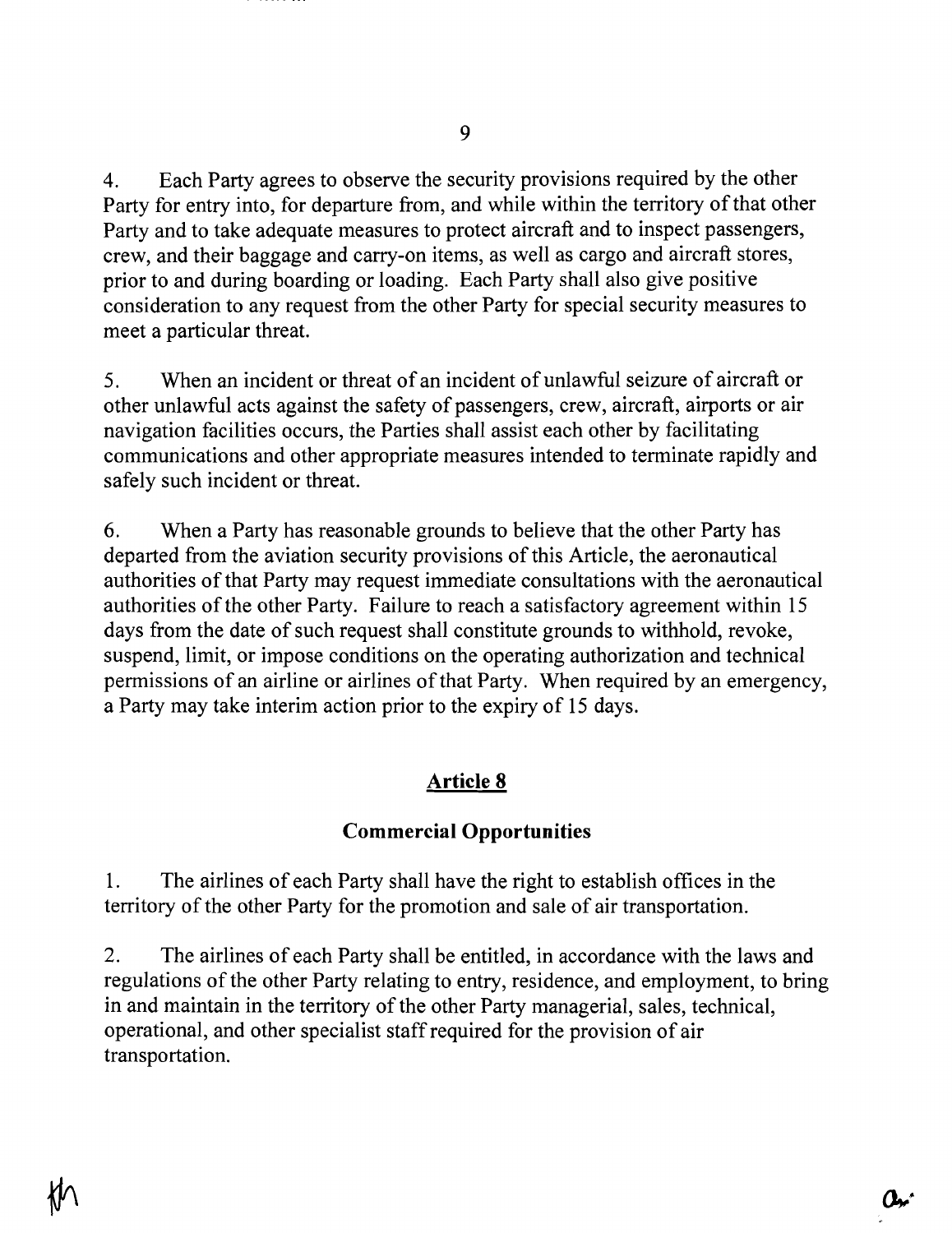*3.* Each airline shall have the right to perform its own ground-handling in the territory of the other Party ("self-handling") or, at the airline's option, select among competing agents for such services in whole or in part. The rights shall be subject only to physical constraints resulting from considerations of airport safety. Where such considerations preclude self-handling, ground services shall be available on an equal basis to all airlines; charges shall be based on the costs of services provided; and such services shall be comparable to the kind and quality of services as if self-handling were possible.

4. An airline of a Party may engage in the sale of air transportation in the territory of the other Party directly and, at the airline's discretion, through its agents, except as may be specifically provided by the charter regulations of the country in which the charter originates that relate to the protection of passenger funds, and passenger cancellation and refund rights. Each airline shall have the right to sell such transportation, and any person shall be free to purchase such transportation, in the currency of that territory or in freely convertible currencies.

*5.* Each airline shall have the right to convert and remit to its country and, except where inconsistent with generally applicable law or regulation, any other country or countries of its choice, on demand, local revenues in excess of sums locally disbursed. Conversion and remittance shall be permitted promptly without restrictions or taxation in respect thereof at the rate of exchange applicable to current transactions and remittance on the date the carrier makes the initial application for remittance.

**6.** The airlines of each Party shall be permitted to pay for local expenses, including purchases of fuel, in the territory of the other Party in local currency. At their discretion, the airlines of each Party may pay for such expenses in the territory of the other Party in freely convertible currencies according to local currency regulation.

7. In operating or holding out the authorized services under this Agreement, any airline of one Party may enter into cooperative marketing arrangements such as blocked-space, code-sharing, or leasing arrangements, with

- a) an airline or airlines of either Party;
- b) an airline or airlines of a third country; and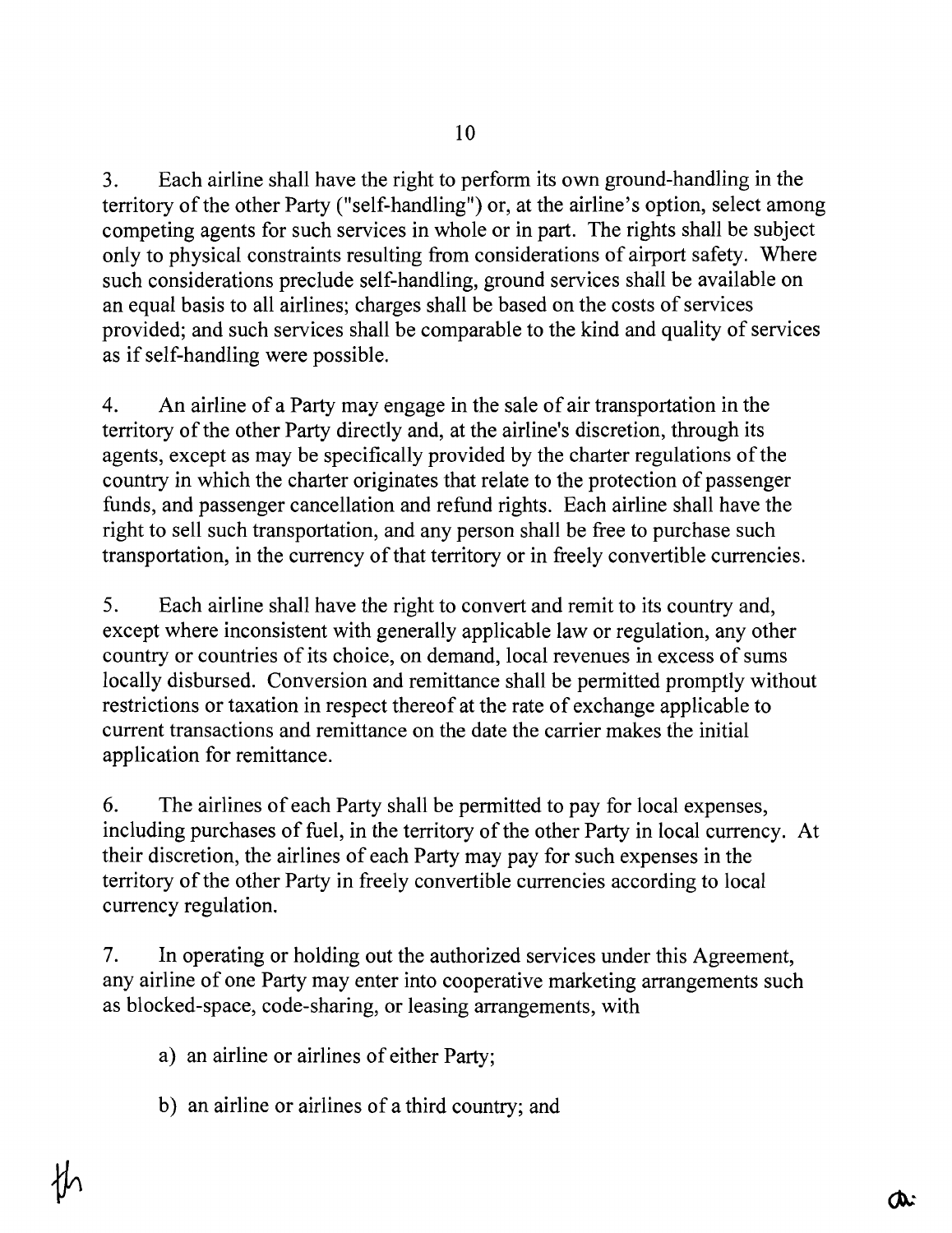c) a surface transportation provider of any country;

provided that all participants in such arrangements (i) hold the appropriate authority and (ii) meet the requirements normally applied to such arrangements.

**8.** Airlines and indirect providers of cargo transportation of both Parties shall be permitted, without restriction, to employ in connection with international air transportation any surface transportation for cargo to or from any points in the territories of the Parties or in third countries, including to and from all airports with customs facilities and to transport cargo in bond under applicable laws and regulations. Such cargo, whether moving by surface or by air, shall have access to airport customs processing and facilities. Airlines may elect to perform their own surface transportation or to provide it through arrangements with other surface carriers, including surface transportation operated by other airlines and indirect providers of cargo air transportation. Such intermodal cargo services may be offered at a single, through price for the air and surface transportation combined, provided that shippers are not misled as to the facts concerning such transportation.

### **Article 9**

### **Customs Duties and Charges**

1. On arriving in the territory of one Party, aircraft operated in international air transportation by the airlines of the other Party, their regular equipment, ground equipment, fuel, lubricants, consumable technical supplies, spare parts (including engines), aircraft stores (including but not limited to such items of food, beverages and liquor, tobacco, and other products destined for sale to or use by passengers in limited quantities during flight), and other items intended for or used solely in connection with the operation or servicing of aircraft engaged in international air transportation shall be exempt, on the basis of reciprocity, from all import restrictions, property taxes and capital levies, customs duties, excise taxes, and similar fees and charges that are (a) imposed by the national authorities, and (b) not based on the cost of services provided, provided that such equipment and supplies remain on board the aircraft.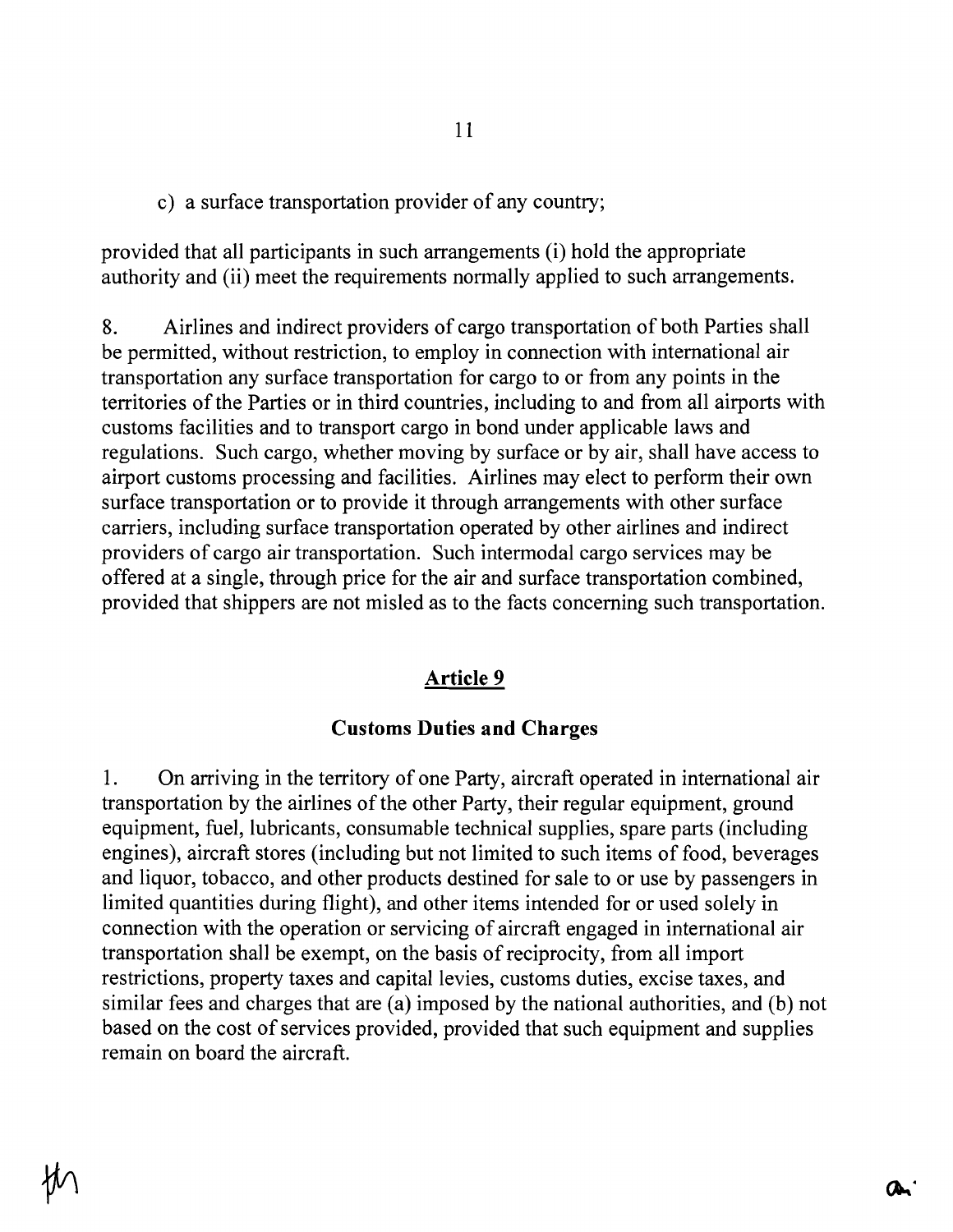2. There shall also be exempt, on the basis of reciprocity, from the taxes, levies, duties, fees, and charges referred to in paragraph 1 of this Article, with the exception of charges based on the cost of the service provided:

a. aircraft stores introduced into or supplied in the territory of a Party and taken on board, within reasonable limits, for use on outbound aircraft of an airline of the other Party engaged in international air transportation, even when these stores are to be used on a part of the journey performed over the territory of the Party in which they are taken on board;

b. ground equipment and spare parts (including engines) introduced into the territory of a Party for the servicing, maintenance, or repair of aircraft of an airline of the other Party used in international air transportation;

c. fuel, lubricants, and consumable technical supplies introduced into or supplied in the territory of a Party for use in an aircraft of an airline of the other Party engaged in international air transportation, even when these supplies are to be used on a part of the journey performed over the territory of the Party in which they are taken on board; and

d. promotional and advertising materials introduced into or supplied in the territory of one Party and taken on board, within reasonable limits, for use on outbound aircraft of an airline of the other Party engaged in international air transportation, even when these materials are to be used on a part of the journey performed over the territory of the Party in which they are taken on board.

**3.** Equipment and supplies referred to in paragraphs 1 and 2 of this Article may be required to be kept under the supervision or control of the appropriate authorities.

4. The exemptions provided by this Article shall also be available where the airlines of one Party have contracted with another airline, which similarly enjoys such exemptions from the other Party, for the loan or transfer in the territory of the other Party of the items specified in paragraphs 1 and 2 of this Article.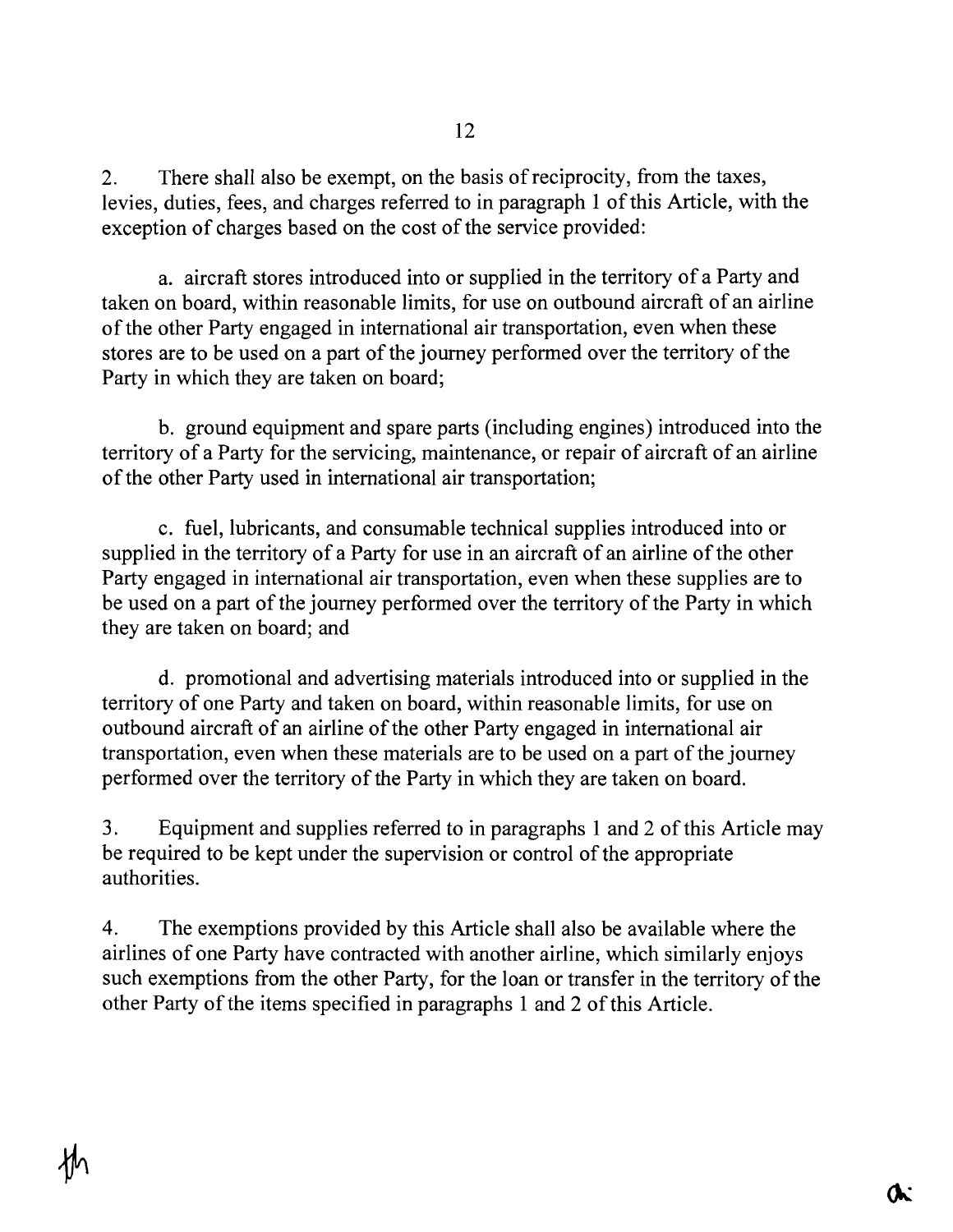### **Article 10**

### **User Charges**

1. User charges that may be imposed by the competent charging authorities or bodies of each Party on the airlines of the other Party shall be just, reasonable, not unjustly discriminatory, and equitably apportioned among categories of users. In any event, any such user charges shall be assessed on the airlines of the other Party on terms not less favorable than the most favorable terms available to any other airline at the time the charges are assessed.

2. User charges imposed on the airlines of the other Party may reflect, but shall not exceed, the full cost to the competent charging authorities or bodies of providing the appropriate airport, airport environmental, air navigation, and aviation security facilities and services at the airport or within the airport system. Such charges may include a reasonable return on assets, after depreciation. Facilities and services for which charges are made shall be provided on an efficient and economic basis.

**3.** Each Party shall encourage consultations between the competent charging authorities or bodies in its territory and the airlines using the services and facilities, and shall encourage the competent charging authorities or bodies and the airlines to exchange such information as may be necessary to permit an accurate review of the reasonableness of the charges in accordance with the principles of paragraphs 1 and 2 of this Article. Each Party shall encourage the competent charging authorities to provide users with reasonable notice of any proposal for changes in user charges to enable users to express their views before changes are made.

4. Neither Party shall be held, in dispute resolution procedures pursuant to Article 14, to be in breach of a provision of this Article, unless (a) it fails to undertake a review of the charge or practice that is the subject of complaint by the other Party within a reasonable amount of time; or (b) following such a review it fails to take all steps within its power to remedy any charge or practice that is inconsistent with this Article.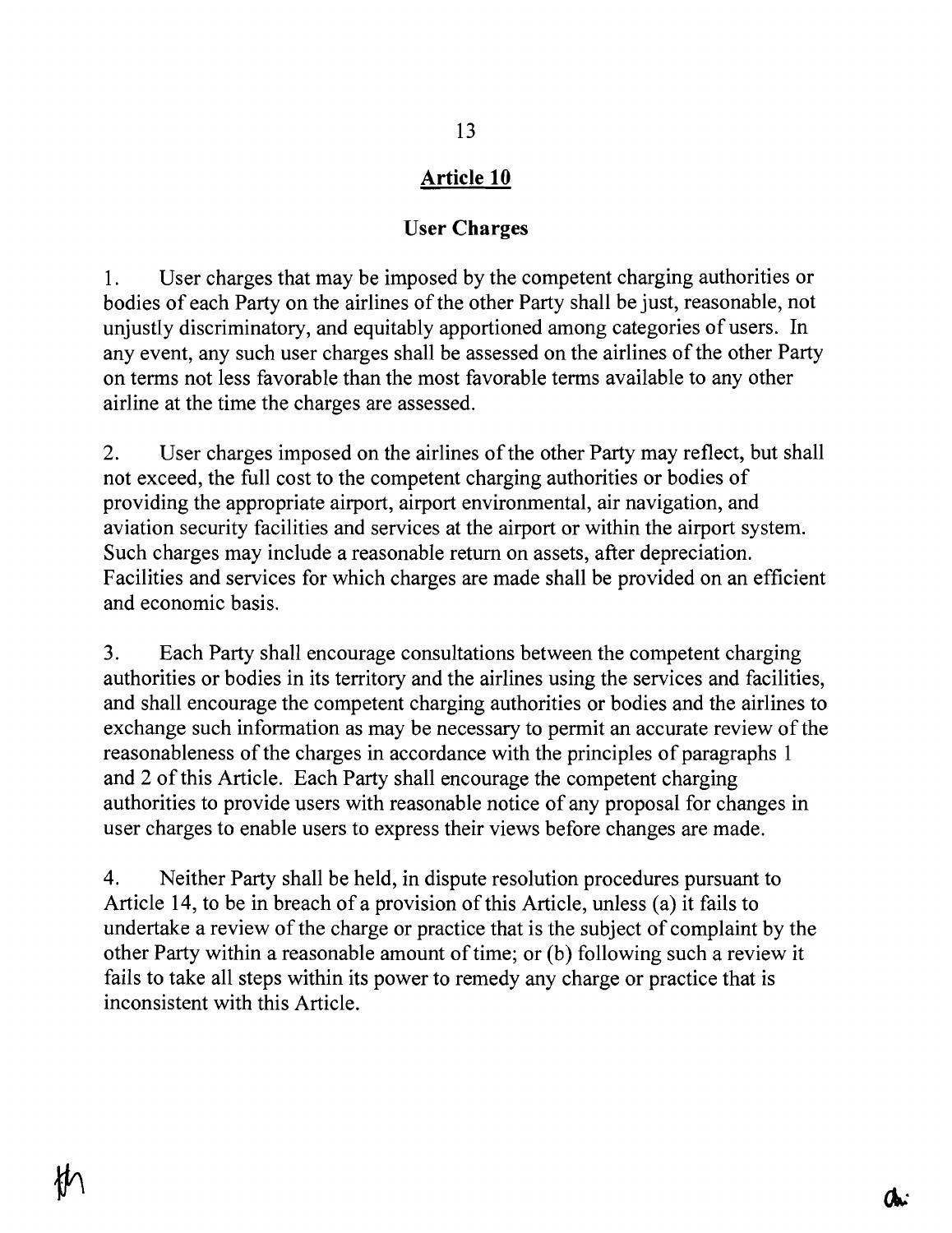# **Article 11**

14

# **Fair Competition**

1. Each Party shall allow a fair and equal opportunity for the airlines of both Parties to compete in providing the international air transportation governed by this Agreement.

2. Each Party shall allow each airline to determine the frequency and capacity of the international air transportation it offers based upon commercial considerations in the marketplace. Consistent with this right, neither Party shall unilaterally limit the volume of traffic, frequency, or regularity of service, or the aircraft type or types operated by the airlines of the other Party, except as may be required for customs, technical, operational, or environmental reasons under uniform conditions consistent with Article 15 of the Convention.

**3.** Neither Party shall impose on the other Party's airlines a first-refusal requirement, uplift ratio, no-objection fee, or any other requirement with respect to capacity, frequency, or traffic that would be inconsistent with the purposes of this Agreement.

4. Neither Party shall require the filing of schedules, programs for charter flights, or operational plans by airlines of the other Party for approval, except as may be required on a non-discriminatory basis to enforce the uniform conditions foreseen by paragraph 2 of this Article or as may be specifically authorized in this Agreement. If a Party requires filings for information purposes, it shall minimize the administrative burdens of filing requirements and procedures on air transportation intermediaries and on airlines of the other Party.

# **Article 12**

# **Pricing**

1. Each Party shall allow prices for air transportation to be established by airlines of both Parties based upon commercial considerations in the marketplace. Intervention by the Parties shall be limited to: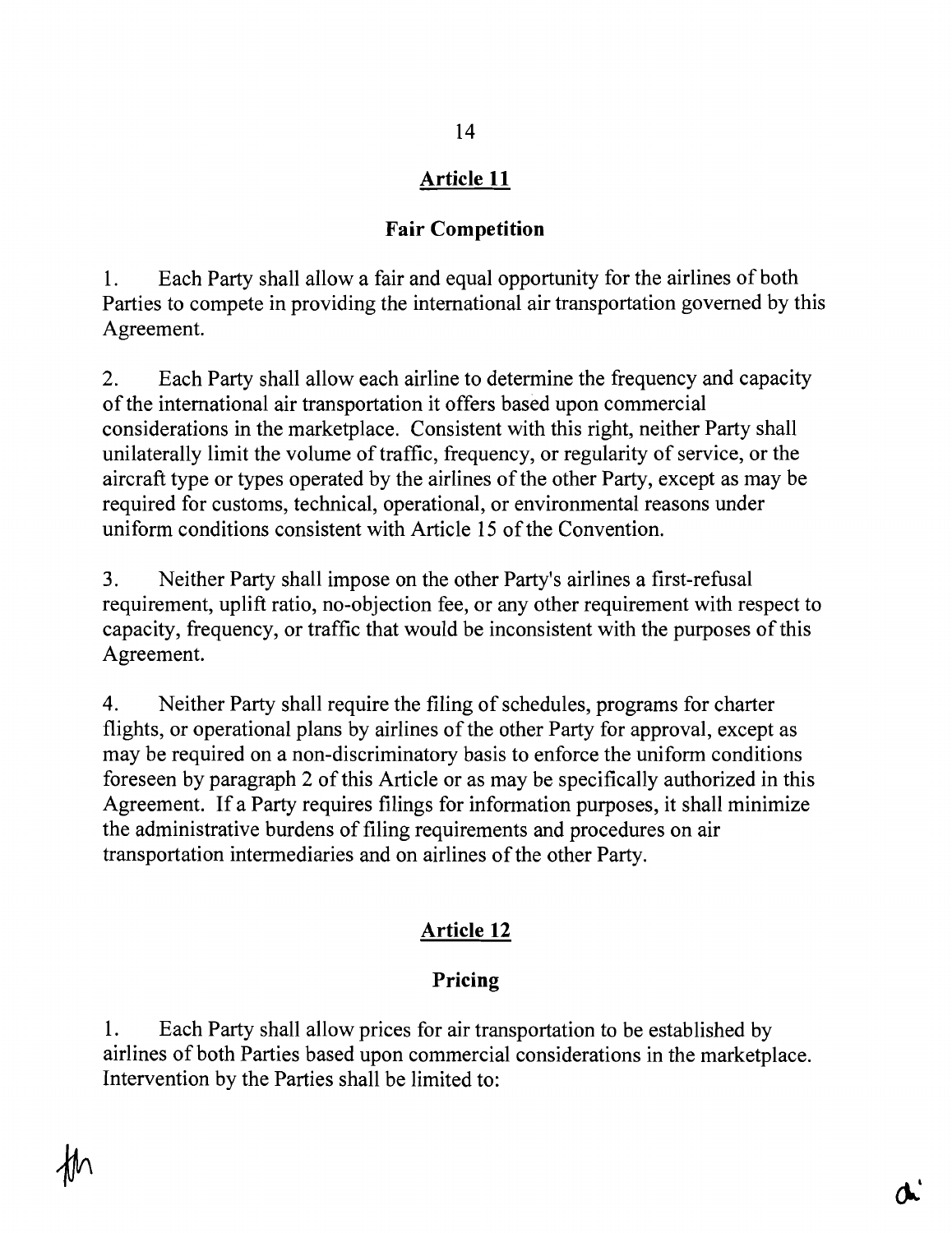a. prevention of unreasonably discriminatory prices or practices;

b. protection of consumers from prices that are unreasonably high or restrictive due to the abuse of a dominant position; and

c. protection of airlines from prices that are artificially low due to direct or indirect governmental subsidy or support.

2. Prices for international air transportation between the territories of the Parties shall not be required to be filed. Notwithstanding the foregoing, the airlines of the Parties shall provide immediate access, on request, to information on historical, existing, and proposed prices to the aeronautical authorities of the Parties in a manner and format acceptable to those aeronautical authorities.

**3.** Neither Party shall take unilateral action to prevent the inauguration or continuation of a price proposed to be charged or charged by (i) an airline of either Party for international air transportation between the territories of the Parties, or (ii) an airline of one Party for international air transportation between the territory of the other Party and any other country, including in both cases transportation on an interline or intraline basis. If either Party believes that any such price is inconsistent with the considerations set forth in paragraph 1 of this Article, it shall request consultations and notify the other Party of the reasons for its dissatisfaction as soon as possible. These consultations shall be held not later than 30 days after receipt of the request, and the Parties shall cooperate in securing information necessary for reasoned resolution of the issue. If the Parties reach agreement with respect to a price for which a notice of dissatisfaction has been given, each Party shall use its best efforts to put that agreement into effect. Without such mutual agreement, the price shall go into effect or continue in effect.

# **Article 13**

# **Consultations**

Either Party may, at any time, request consultations relating to this Agreement. Such consultations shall begin at the earliest possible date, but not later than 60 days from the date the other Party receives the request unless otherwise agreed.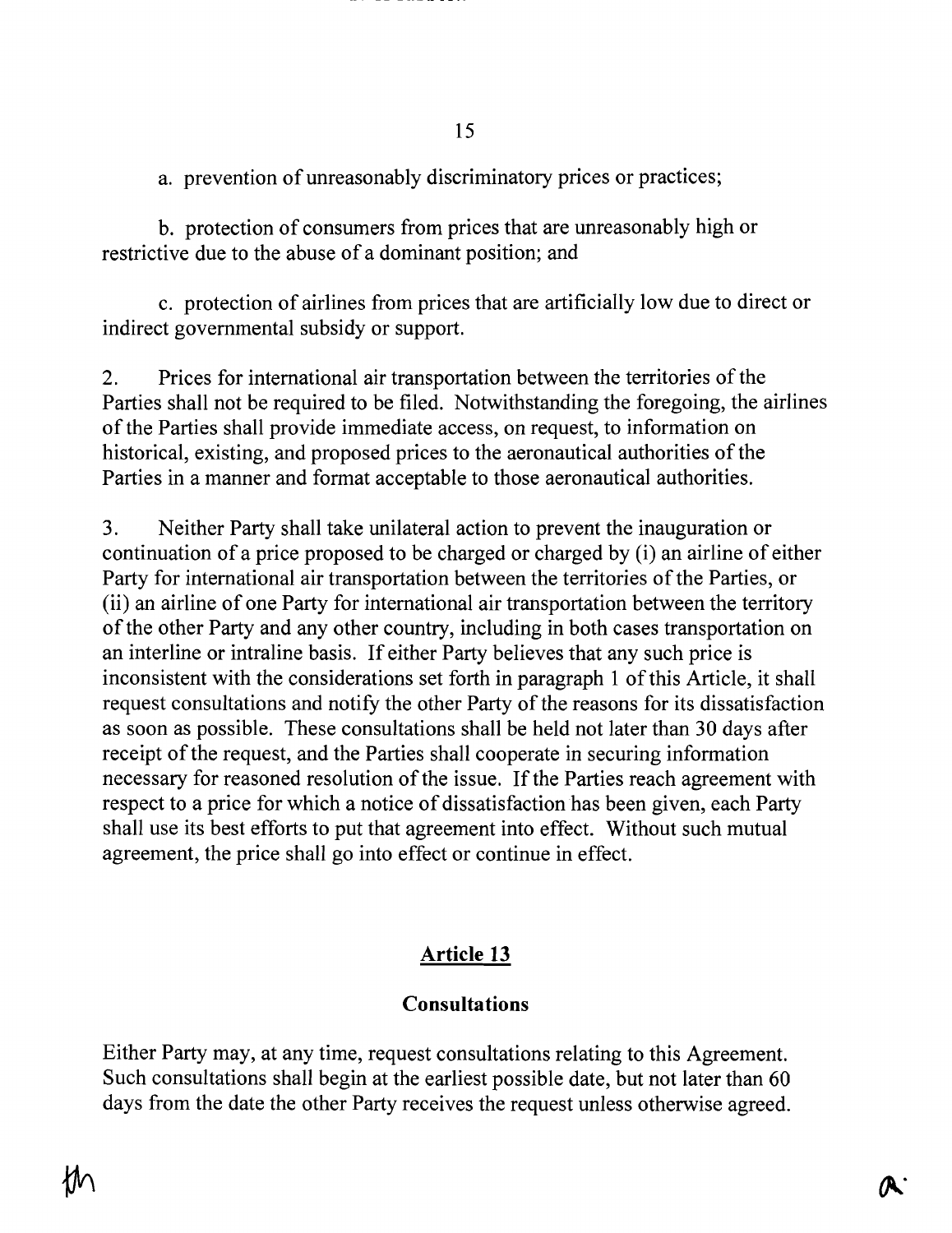#### 16

#### **Article 14**

#### **Settlement of Disputes**

1. Any dispute arising under this Agreement, except those that may arise under Article 12 (Pricing), that is not resolved within **30** days of the date established for consultations pursuant to a request for consultations under Article 13 may be referred, by agreement of the Parties, for decision to some person or body. If the Parties do not so agree, either Party may give written notice to the other Party through diplomatic channels that it is requesting that the dispute be submitted to arbitration.

2. Arbitration shall be by a tribunal of three arbitrators to be constituted as follows:

a. Within **30** days after the receipt of a request for arbitration, each Party shall name one arbitrator. Within **60** days after these two arbitrators have been named, they shall by agreement appoint a third arbitrator, who shall act as President of the arbitral tribunal;

b. If either Party fails to name an arbitrator, or if the third arbitrator is not appointed, in accordance with subparagraph a of this paragraph, either Party may request the President of the Council of the International Civil Aviation Organization to appoint the necessary arbitrator or arbitrators within **30** days. If the President of the Council is of the same nationality as one of the Parties, the most senior Vice President who is not disqualified on that ground shall make the appointment.

**3.** The arbitral tribunal shall be entitled to decide the extent of its jurisdiction under this Agreement and, except as otherwise agreed, shall establish its own procedural rules. The tribunal, once formed, may at the request of either Party recommend interim relief measures pending its final determination. If either of the Parties requests it or the tribunal deems it appropriate, a conference to determine the precise issues to be arbitrated and the specific procedures to be followed shall be held not later than 15 days after the tribunal is fully constituted.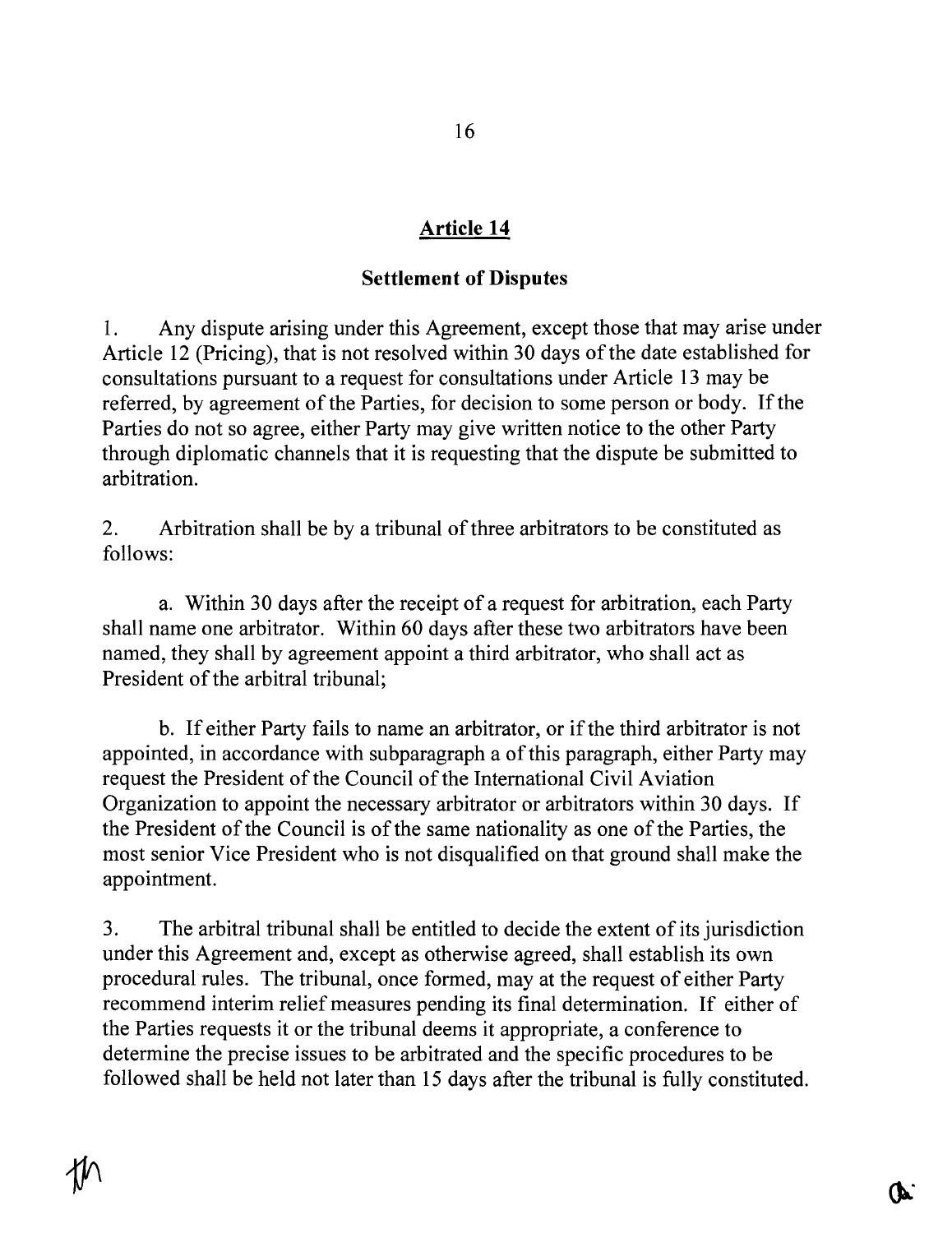4. Except as otherwise agreed or as directed by the tribunal, the statement of claim shall be submitted within 45 days of the time the tribunal is fully constituted, and the statement of defense shall be submitted 60 days thereafter. Any reply by the claimant shall be submitted within 30 days of the submission of the statement of defense. Any reply by the respondent shall be submitted within 30 days thereafter. If either Party requests it or the tribunal deems it appropriate, the tribunal shall hold a hearing within 45 days after the last pleading is due.

5. The tribunal shall attempt to render a written decision within 30 days after completion of the hearing or, if no hearing is held, after the last pleading is submitted. The decision of the majority of the tribunal shall prevail.

6. The Parties may submit requests for interpretation of the decision within 15 days after it is rendered and any interpretation given shall be issued within 15 days of such request.

7. Each Party shall, to the degree consistent with its national law, give full effect to any decision or award of the arbitral tribunal.

**8.** The expenses of the arbitral tribunal, including the fees and expenses of the arbitrators, shall be shared equally by the Parties. Any expenses incurred by the President of the Council of the International Civil Aviation Organization in connection with the procedures of paragraph 2b of this Article shall be considered to be part of the expenses of the arbitral tribunal.

# **Article 15**

## **Termination**

Either Party may, at any time, give notice in writing to the other Party of its decision to terminate this Agreement. Such notice shall be sent simultaneously to the International Civil Aviation Organization. This Agreement shall terminate at midnight (at the place of receipt of the notice to the other Party) at the end of the International Air Transport Association (IATA) traffic season in effect one year following the date of written notification of termination, unless the notice is withdrawn by agreement of the Parties before the end of this period.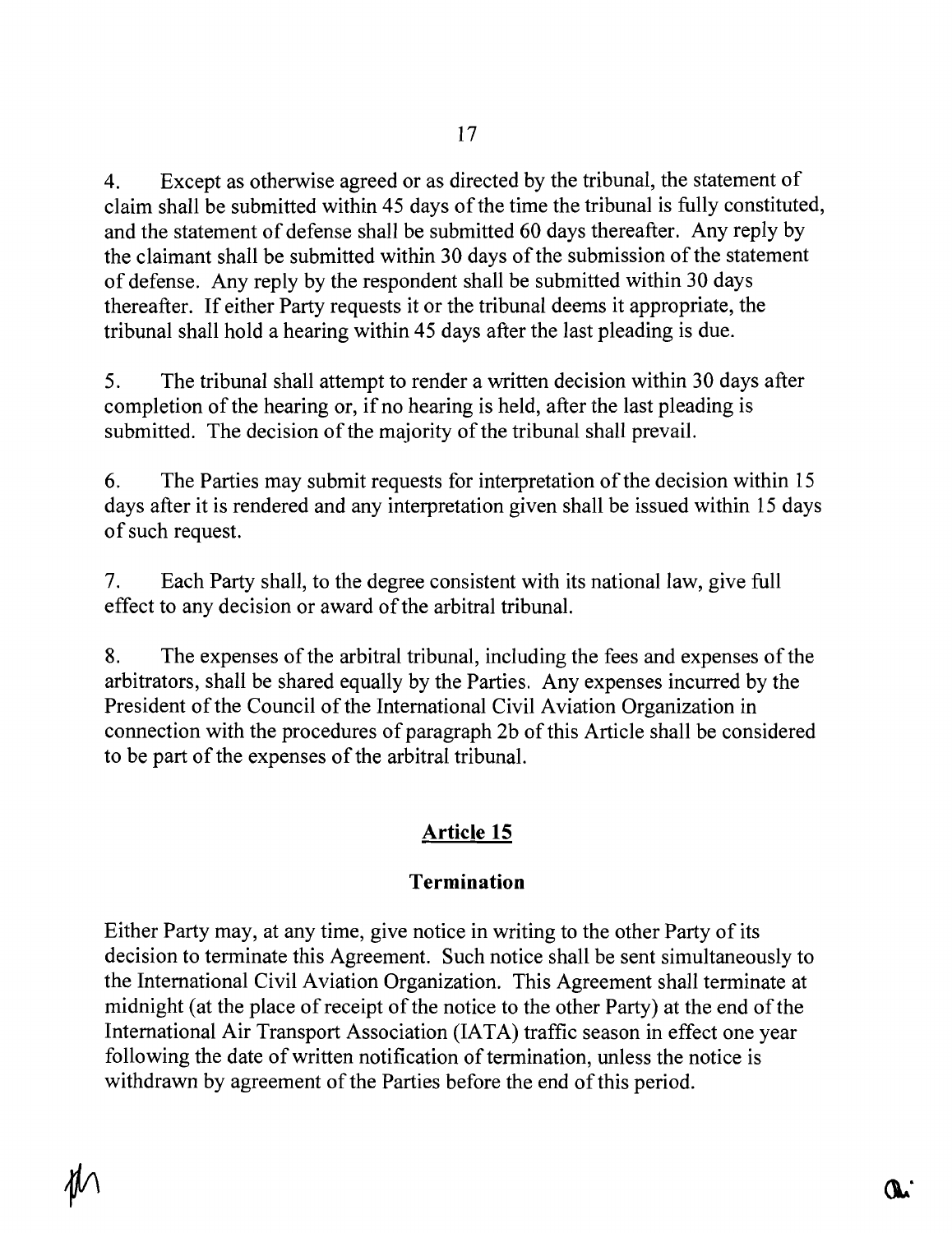# **Article 16**

# **Registration with ICAO**

This Agreement and all amendments thereto shall be registered with the International Civil Aviation Organization.

# **Article 17**

# **Entry into Force**

This Agreement shall enter into force on the date of signature.

IN WITNESS WHEREOF the undersigned, being duly authorized by their respective Governments, have signed this Agreement.

respective Governments, have signed this Agreement.<br>DONE at \_\_\_\_\_\_\_\_\_\_\_\_, this \_\_\_\_\_\_\_\_ day of \_\_\_\_\_\_\_, 20\_\_, in two originals, in the English language, both texts being equally authentic.

FOR THE GOVERNMENT OF THE **FOR THE GOVERNMENT** UNITED STATES OF AMERICA: OF THE REPUBLIC OF

KENYA: